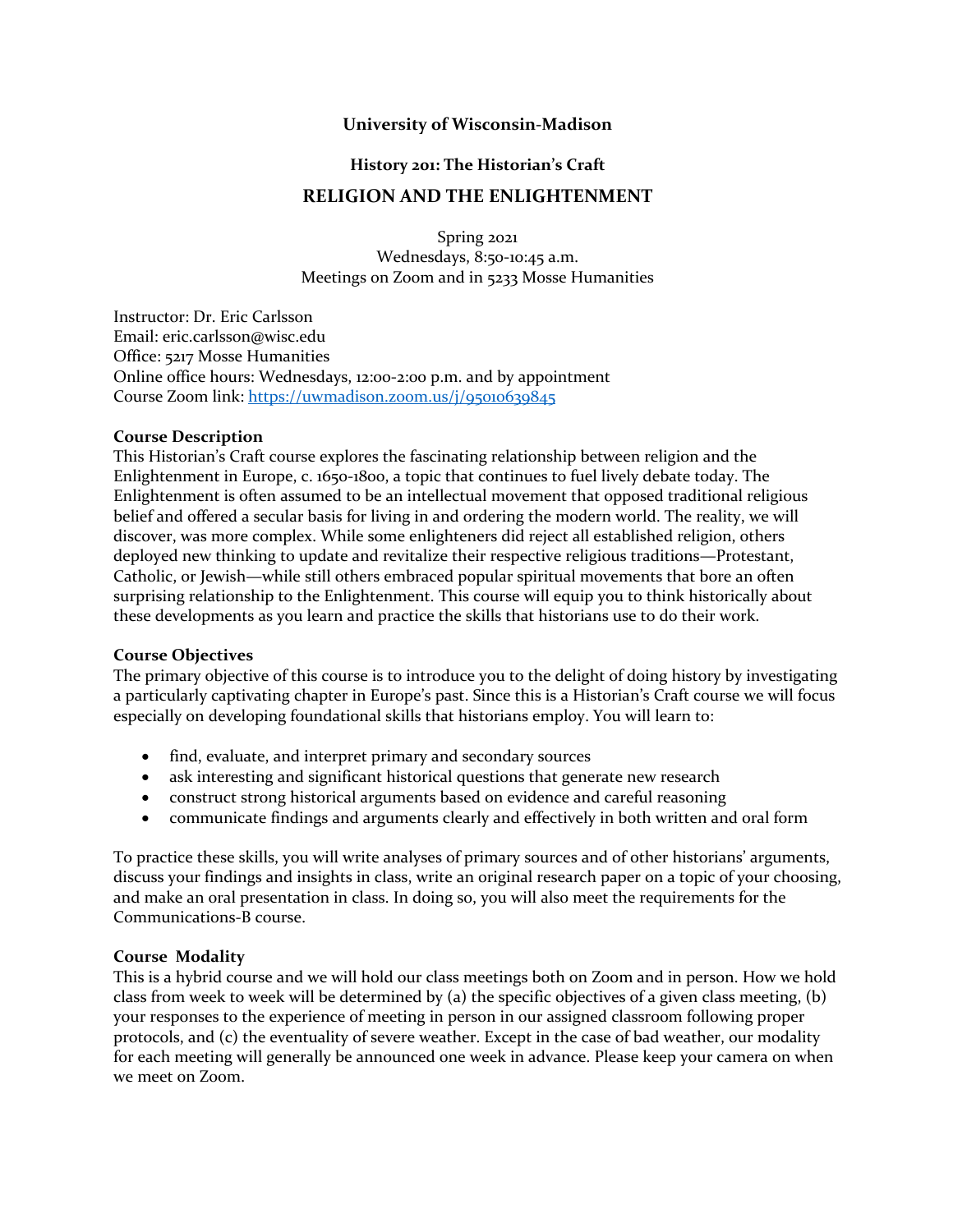## **Course Credit**

This three-credit course, which fulfills the Communications-B requirement, meets as a group seminar for 115 minutes each week. You are also expected to spend an average of seven hours per week outside of class reading, writing, and preparing for discussions and oral presentations, for a total of 135 hours over the semester (or 45 hours per credit, according to UW-Madison's credit hour policy). Some weeks the work load may be slightly heavier; other weeks it may be lighter. Please plan to allot your time accordingly.

# **Requirements and Grading**

1. Participate actively in all class meetings  $(25\%)$ . Since this is a discussion-based seminar, your learning experience and the success of the course depend on your coming to class prepared to engage the week's assignment. This means reading each assigned text closely and thoughtfully—taking notes, identifying crucial passages, making connections, noting problems, raising questions—and coming to our meetings ready to discuss your insights, ask questions, and engage with the contributions of your classmates. Class participation also includes in-class exercises and active engagement in break-out group discussions.

You are expected to attend all class sessions. I understand that on occasion an illness or emergency makes this impossible. If that is the case, please obtain a medical note from your doctor and contact me as soon as possible so that we can arrange to get you caught up. If you need to be absent for a religious holiday or UW athletics team travel, please notify me well in advance. Any unexcused absence will lower your class participation grade. You will receive a participation grade on a ten-point scale three times during the semester: on February 24, March 24, and April 28.

2. Write eight 250-300-word responses to assigned readings (25%). Each week between February 3 and April 7 (i.e., ten weeks) I will post one or more questions on Canvas about the assigned readings. Some of these will ask you to to probe primary sources in specific ways, while others will ask you to identify and analyze historical arguments by other scholars or to construct your own questions about a source. You may choose which eight of these exercises you complete. If you choose to write more, the top eight grades will count towards your final grade. Because the nature of these assignments varies, I will use somewhat different criteria to assess them but the following questions always apply:

- (a) Does your response reflect a close reading of the relevant text(s)
- (b) Does your paper demonstrate thoughtful, independent analysis?
- (c) Is it written in clear and concise prose, polished for grammar and style?

To get credit for a response exercise, you must submit it on Canvas before the start of class when the reading is due; the submission folder closes at 8:50 a.m. sharp. No late papers accepted.

3. Write an original research paper of about 10 pages (40% total, broken into several parts). Your paper will be based on primary sources and will also incorporate scholarly writings related to the historical problem you explore. You will receive more detailed instructions for the project on March 3, and over the semester we will discuss the components that go into writing a strong research paper. Your paper will be composed in several stages, with each assignment making up part of the over all paper grade. A research proposal including your topic and sources will be due on March 24. I will meet with you individually later that week to offer feedback on your proposal. You will submit the first full draft of your paper on April 12, and we will meet later that week to discuss it. The revised version of your paper will be due at 6:00 p.m. on April 28.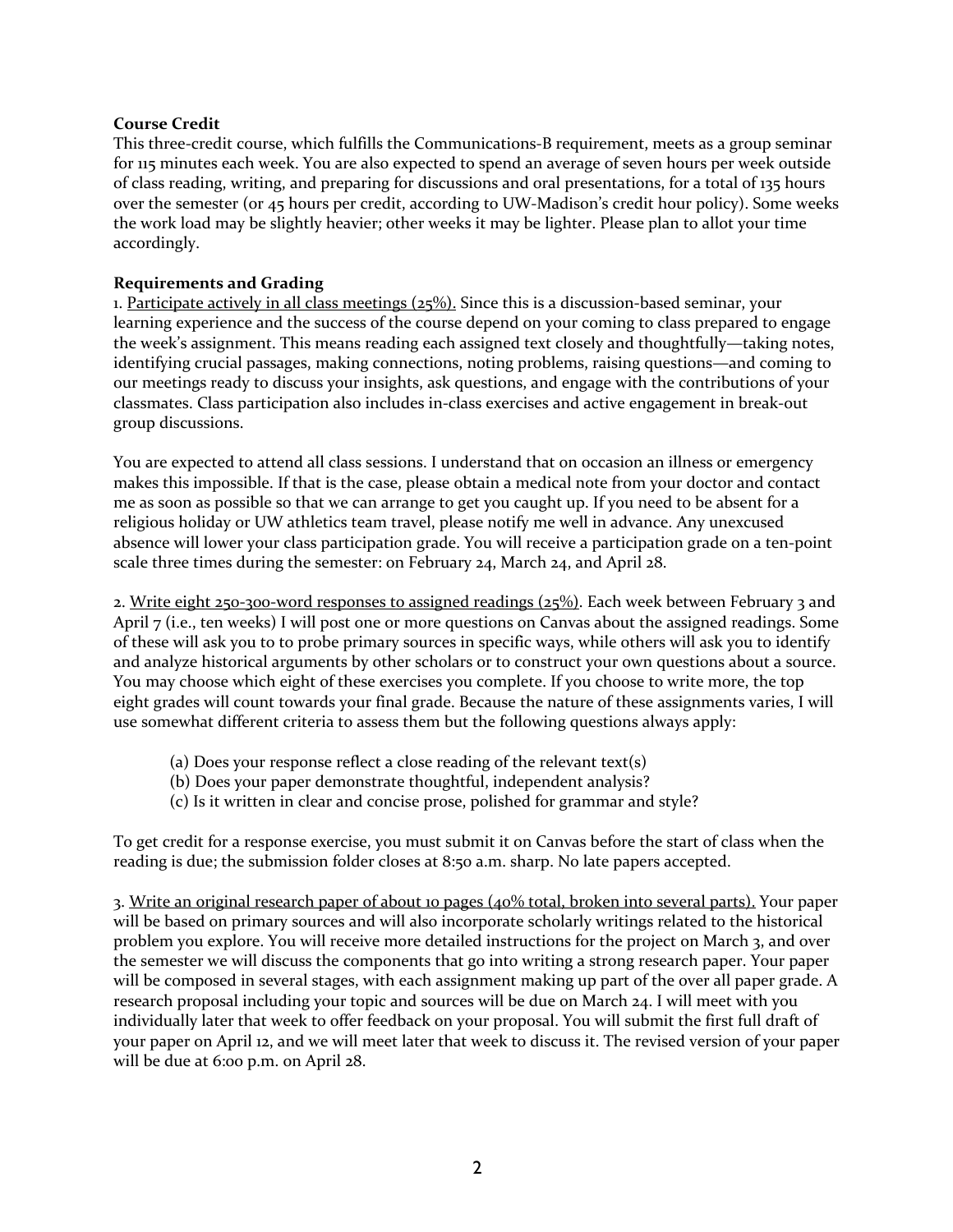4. Make an oral presentation in class (10%). During the final two weeks of the course you will make an oral presentation to the class about your research paper and its key findings. Detailed instructions and a sign-up sheet will come in April.

### **Grading Scale**

All assignments and your final course grade will be calculated using the following scale:

| $93 - 100\% = A$ | $83 - 87\% = B$ | $70 - 77\% = C$ | $0 - 59\% = F$ |
|------------------|-----------------|-----------------|----------------|
| $88 - 92\% = AB$ | 78-82%=BC       | $60-69\%=D$     |                |

#### **Honors Credit**

Students taking the course for honors credit should consult with me by the fourth week of the semester to discuss options for an honors project. These include expanding the research paper into a longer article or doing another project involving art, media, or another form of public presentation, according to your interests.

#### **Communication and Office Hours**

I welcome meeting with students outside of class time. This semester those meetings will take place on Zoom (link: https://uwmadison.zoom.us/j/95010639845). You are encouraged to drop into online office hours at any time during the semester, whether to discuss a question or problem you've encountered in the course, to get help on an assignment, to explore an idea or question, or simply to chat. I'll hold regular office hours on Wednesdays, 12:00-2:00 p.m. If you have a schedule conflict during those times, let me know and we can arrange another time to meet.

Outside office hours, the best way to reach me is by email (eric.carlsson@wisc.edu). I check email regularly and will try to respond within 24 hours. Often I can reply sooner than that, but on weekends response time may be up to 48 hours.

#### **Electronic Devices**

Since face-to-face interaction is key to this seminar, even when we meet on Zoom, you are encouraged to take notes with a pen and paper rather on a laptop. (There is a solid body of research that suggests that students process information more thoughtfully and focus their attention more sharply when they take notes by hand rather than on a computer.) If you wish, you may access electronic copies of readings posted on Canvas during class. While we meet, whether on Zoom or in person, please turn off email, texts, and any notifications that might distract you from our discussions. Most weeks we will take a five-minute break halfway through class, so you can check messages then if needed.

### **The History Lab**

The History Lab is an excellent resource for undergraduates writing history papers. Trained Ph.D. students in history will help you regardless of your stage in the writing process—formulating a thesis, developing your argument, citing sources, revising your drafts, and more. To learn more and sign up for an online appointment, visit https://history.wisc.edu/undergraduate-program/the-history-lab/.

### **Academic Integrity**

By enrolling in this course, you agree to uphold the high academic standards of UW-Madison. In your papers you must cite sources carefully, whether you repeat someone else's exact words or paraphrase or draw on their ideas. We will discuss in class how to properly document sources. In the meanwhile, if you have specific questions about plagiarism and how to avoid it, please speak with me or consult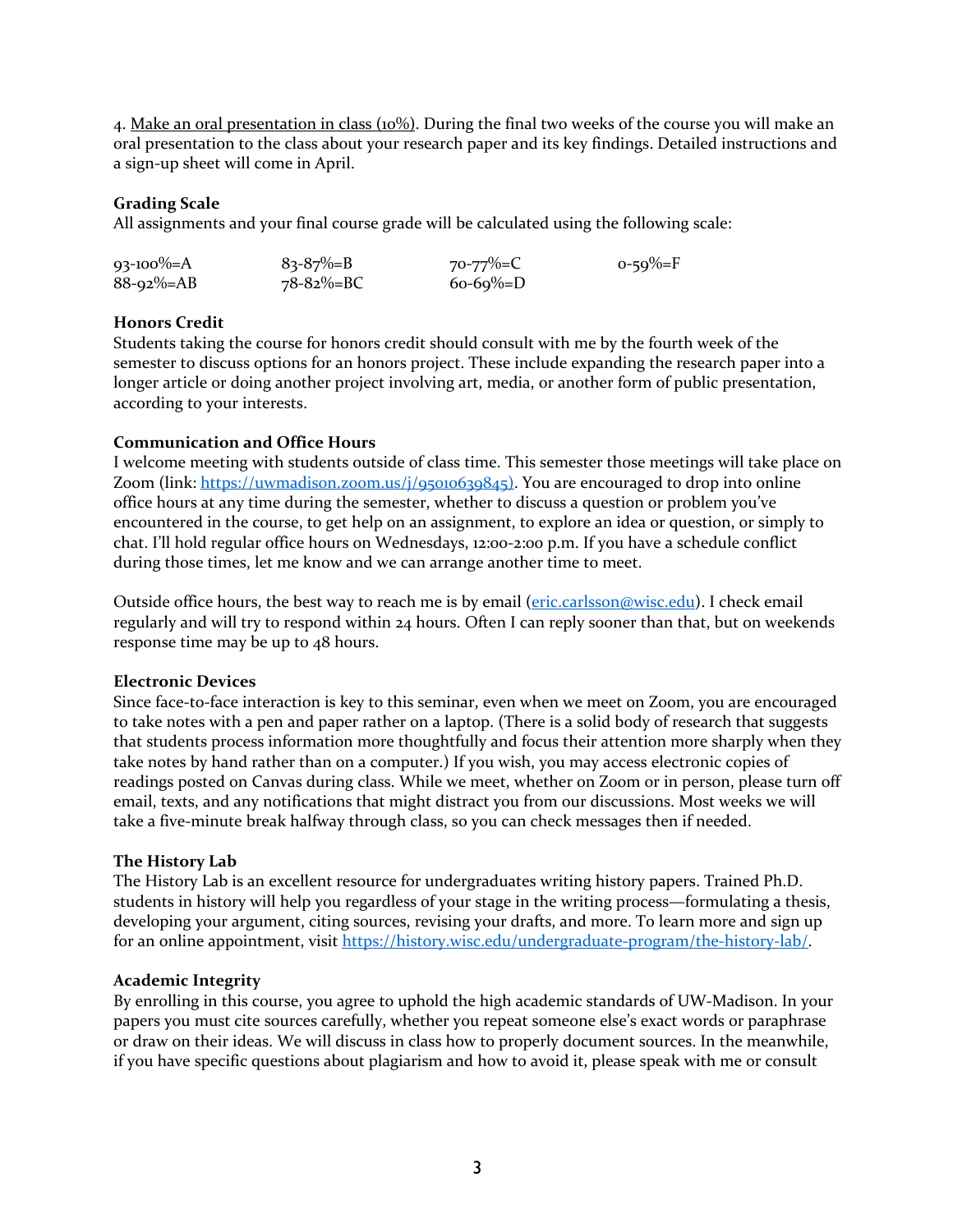https://writing.wisc.edu/handbook/assignments/quotingsources/. Penalties for academic misconduct range from failing an assignment or a course to being suspended from the university. For university policies on academic misconduct, see https://conduct.students.wisc.edu/academic-integrity/.

## **Learning Accessibility**

If you have an instructional need that requires accommodations, please inform me of this at the start of the semester or as soon as possible after a disability has been incurred or recognized. I will then either work directly with you or coordinate with the McBurney Center to provide reasonable accommodations. Disability information, including instructional accommodations as part of a student's educational record, is confidential and protected under FERPA.

## **UW-Madison Statement on Diversity**

Diversity is a source of strength, creativity, and innovation for UW-Madison. We value the contributions of each person and respect the profound ways their identity, culture, background, experience, status, abilities, and opinion enrich the university community. We commit ourselves to the pursuit of excellence in teaching, research, outreach, and diversity as inextricably linked goals. UW-Madison fulfills its public mission by creating a welcoming and inclusive community for people from every background—people who as students, faculty, and staff serve Wisconsin and the world.

## **Course Texts**

We will read the three books below, which are available at local and online bookstores. Hard copies are on reserve at College Library.

- Benjamin J. Kaplan, *Cunegonde's Kidnapping: A Story of Religious Conflict in the Age of Enlightenment*  (Yale University Press, 2014)
- H. C. Erik Midelfort, *Exorcism and Enlightenment: Johann Joseph Gassner and the Demons of Eighteenth-Century Germany* (Yale University Press, 2005) Note: This book is available as a free e-book via UW-Madison Libraries.
- Mary Lynn Rampolla, *A Pocket Guide to Writing in History,* 10th ed. (Bedford/St. Martin's, 2020) Note: This book comes in multiple editions. Older (8th & 9th) editions are fine: reading assignments refer to chapters rather than pages.

All other assigned readings are posted as PDFs or web links on Canvas.

### **COURSE SCHEDULE**

Reading assignments for each class session are listed below. Response exercises are posted on Canvas.  $A(\rightarrow)$  indicates the historian's skill we'll devote particular attention to in each session.

| Jan $27$ | <b>Course Introduction</b><br>Immanuel Kant, "An Answer to the Question: What Is Enlightenment?"<br>Mary Lynn Rampolla, A Pocket Guide to Writing in History, ch. 1                                                                                                                                                        |
|----------|----------------------------------------------------------------------------------------------------------------------------------------------------------------------------------------------------------------------------------------------------------------------------------------------------------------------------|
|          | $\rightarrow$ Thinking historically                                                                                                                                                                                                                                                                                        |
| Feb 3    | <b>Enlightenment and Progress: Classic Tales</b><br>John Robertson, The Enlightenment: A Very Short Introduction, 1-14<br>Jean Le Rond d'Alembert, Preliminary Discourse to the Encyclopedia of Diderot<br>(selections) and "Reflections on the Present State of the Republic of Letters"<br>Denis Diderot, "Encyclopédie" |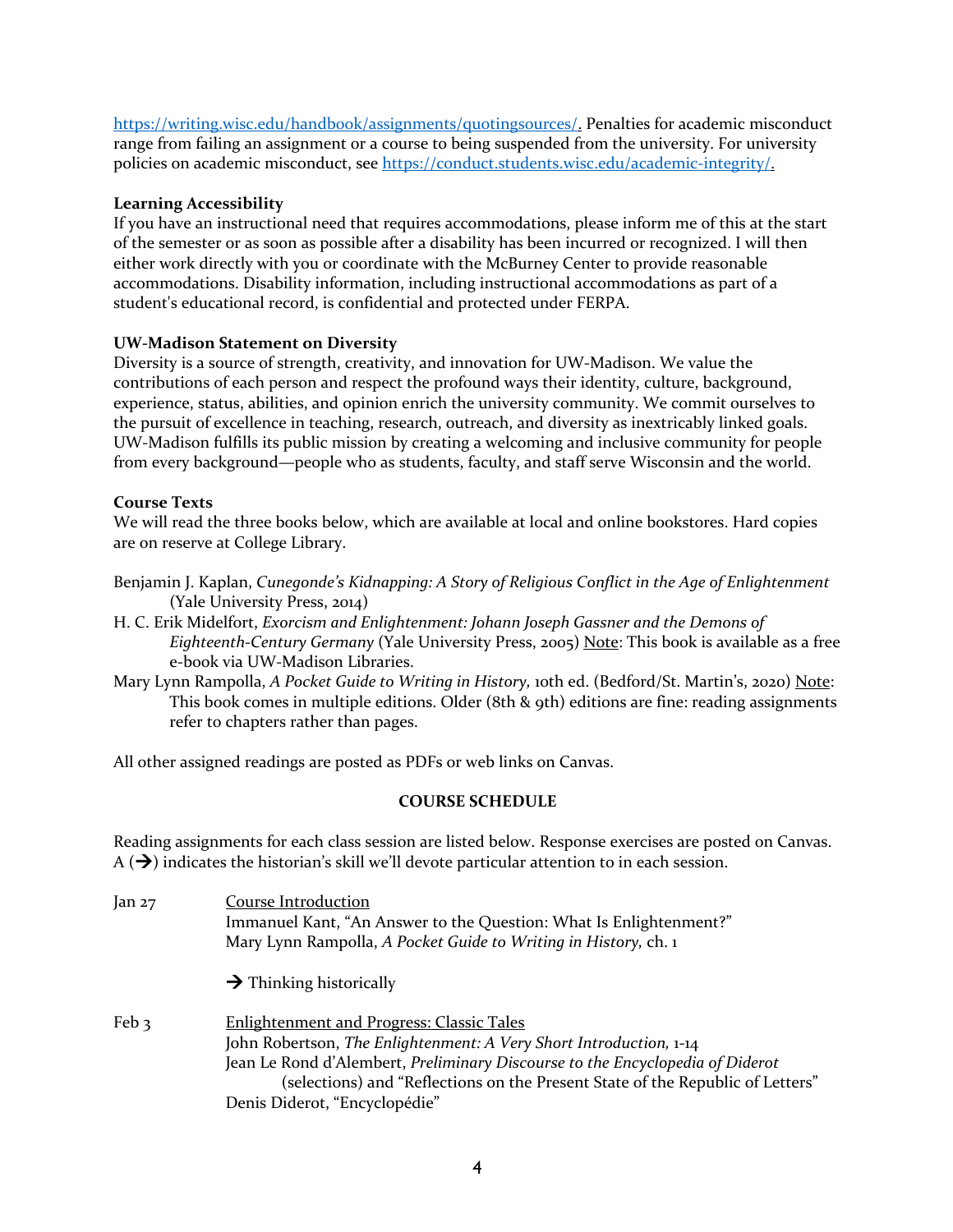|                   | Cesar Chesneau Dumarsai, "Philosophe"                                                                    |
|-------------------|----------------------------------------------------------------------------------------------------------|
|                   | Steven Pinker, Enlightenment Now: The Case for Reason, Science, Humanism, and                            |
|                   | Progress, 7-14, 29-35                                                                                    |
|                   | Caroline Winterer, "Buck up, everyone! We are riding along the Enlightenment's<br>long path of progress" |
|                   | Peter Harrison, "The Enlightenment of Steven Pinker"                                                     |
|                   | Mary Lynn Rampolla, A Pocket Guide to Writing in History, ch. 2                                          |
|                   |                                                                                                          |
|                   | $\rightarrow$ Analyzing primary and secondary sources                                                    |
| Feb 10            | The Enlightenment: Secular or Religious?                                                                 |
|                   | Jonathan Israel, Radical Enlightenment: Philosophy and the Making of Modernity 1650-                     |
|                   | 1750, 1-14                                                                                               |
|                   | Margaret Jacob, The Secular Enlightenment, 1-32                                                          |
|                   | David Sorkin, The Religious Enlightenment: Protestants, Jews, and Catholics from                         |
|                   | London to Vienna, 1-21                                                                                   |
|                   | William J. Bulman, "Enlightenment for the Culture Wars," 1-21                                            |
|                   | $\rightarrow$ Identifying historical arguments                                                           |
|                   |                                                                                                          |
| Feb <sub>17</sub> | The Promise and Limits of Reason                                                                         |
|                   | René Descartes, Discourse on Method (selections)                                                         |
|                   | Baruch Spinoza, Theological-Political Treatise (selections)                                              |
|                   | Blaise Pascal, Pensées (selections)                                                                      |
|                   | Pierre Bayle, "Pyrrho," in Historical-Critical Dictionary                                                |
|                   | Richard Popkin, The History of Scepticism: From Savonarola to Bayle, 143-57, 180-84,                     |
|                   | 239-53, 283-302                                                                                          |
|                   | Mary Lynn Rampolla, A Pocket Guide to Writing in History, ch. 3                                          |
|                   | $\rightarrow$ Finding and evaluating sources                                                             |
| Feb $24$          | Toleration (I): Traditional Narratives                                                                   |
|                   | John Locke, A Letter Concerning Toleration (selections)                                                  |
|                   | Voltaire, Treatise on Tolerance and Philosophical Dictionary (selections)                                |
|                   | Martin Fitzpatrick, "Toleration and the Enlightenment Movement"                                          |
|                   | Perez Zagorin, How the Idea of Religious Toleration Came to the West, 289-311                            |
|                   | Jonathan Israel, Enlightenment Contested: Philosophy, Modernity, and the                                 |
|                   | Emancipation of Man $1760-1752$ , $135-63$                                                               |
|                   | $\rightarrow$ Finding and evaluating sources, continued                                                  |
| Mar <sub>3</sub>  | Toleration (II): Revising the Story                                                                      |
|                   | Benjamin J. Kaplan, Cunegonde's Kidnapping: A Story of Religious Conflict in the Age of                  |
|                   | Enlightenment                                                                                            |
|                   | Mary Lynn Rampolla, A Pocket Guide to Writing in History, ch. 4                                          |
|                   | $\rightarrow$ Components of historical writing                                                           |
| Mar 10            | <b>Enlightenment in Protestant Germany</b>                                                               |
|                   | Ian Hunter, "Multiple Enlightenments: Rival Aufklärer at the University of Halle"                        |